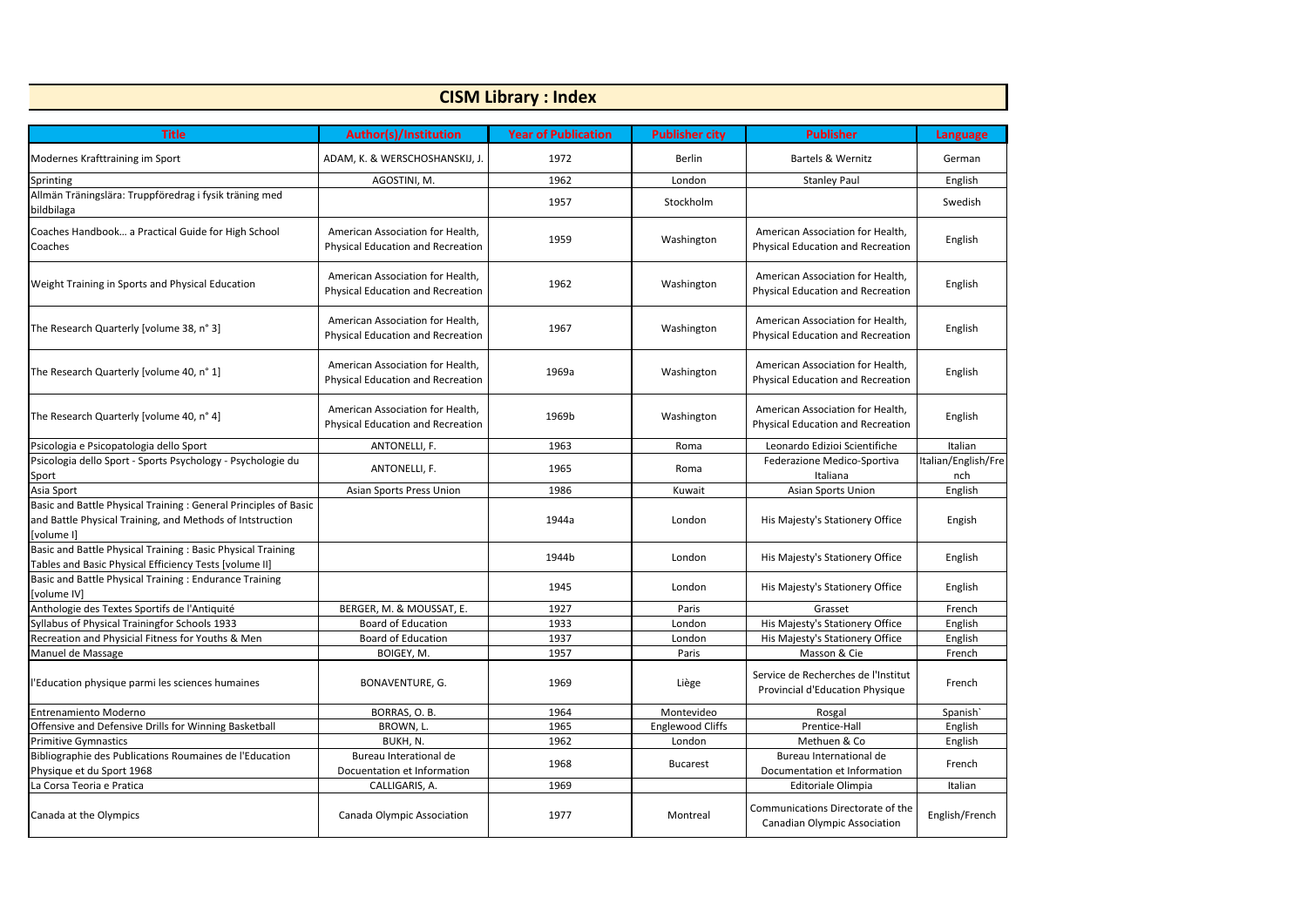| La Sauna Finlandaise : Son Histoire, son Principe, ses Efets<br>Physiologiques sur le Sujet Sain et Pathologique | CAPPADORO, C.J.                                                                                  | 1966  | Paris                   | Dactylo-Sorbonne                                                                                 | French                                         |
|------------------------------------------------------------------------------------------------------------------|--------------------------------------------------------------------------------------------------|-------|-------------------------|--------------------------------------------------------------------------------------------------|------------------------------------------------|
| Orientering - en Handbok                                                                                         | CARPELAN, B.                                                                                     | 1955  | Stockholm               | Armébokförrådet                                                                                  | Swedish                                        |
| La médecine préventive en Belgique                                                                               | <b>CEPESS</b>                                                                                    | 1966  | <b>Bruxelles</b>        | <b>CEPESS</b>                                                                                    | French                                         |
| Cahiers de Kinésithérapie [volume XX]                                                                            | Cercle d'Etude de Kinésithérapie de<br><b>Clermont Ferrand</b>                                   | 1967  |                         | Cercle d'Etude de Kinésithérapie de<br><b>Clermont Ferrand</b>                                   | French                                         |
| Aspetti Psicologici dello Sport Militare                                                                         | CIRRINCIONE, A.                                                                                  | 1965  | Roma                    | Centro Studi e Ricerche della Sanità<br>Militare-Esercito                                        | Italian                                        |
| La Preparazione Psicologica Degli Atleti di Alta Competizione                                                    | CIRRINCIONE, A.                                                                                  | 1967  | Roma                    | Tipografia Regionale                                                                             | Italian                                        |
| Biographies des Membres du Comité International Olympique                                                        | Comité International Olympique                                                                   | 1997  |                         | Comité International Olympique                                                                   | French/English                                 |
| Manuel sur le Sport et l'Environnement                                                                           | Comité International Olympique                                                                   | 1997  | Lausanne                | Comité International Olympique                                                                   | French                                         |
| Procès-verbal de la Réunion des Comités Nationaux<br>Olympique                                                   | Comité National Olympic Italien                                                                  | 1965  | Roma                    | Tipografia Poliglotta Vaticana                                                                   | French/English/Sp<br>anish/Russian/Itali<br>an |
| Rivista di Diritto Sportivo                                                                                      | Comitato Olimpico Nazionale<br>Italiano                                                          | 2012  | Rome                    | Grafiche Verona                                                                                  | Italian                                        |
| Catalogo dei Film in Dotazione Alla Cineteca                                                                     | Comitato Olimpico Nazionale<br>Italiano, Scuela Centrale dello Sport<br>& Centr di Docuentazione |       | Rome                    | Comitato Olimpico Nazionale<br>Italiano, Scuela Centrale dello Sport<br>& Centr di Docuentazione | Italian                                        |
| The Olympic Flame: The Torch Relay in Rio de Janeiro                                                             | Comitê Olímpica Brasileiro                                                                       | 2005  |                         | Casa da Palavra                                                                                  | English                                        |
| Les Jeux de la XVIIIe Olympiade, Tokyo, 1964                                                                     | Comité Organisateur des Jeux de la<br>XVIIIe Olympiade                                           | 1966  | Tokyo                   | Comité Organisateur des Jeux de la<br>XVIIIe Olympiade                                           | French                                         |
| International Review of Sport Sociology [volume I]                                                               | Committee of Sport Sociology of<br>the International Council of Sport<br>and Physical Education  | 1967a | Warsaw                  | Polish Scientific Publishers                                                                     | English                                        |
| International Review of Sport Sociology [volume II]                                                              | Committee of Sport Sociology of<br>the International Council of Sport<br>and Physical Education  | 1967b | Warsaw                  | <b>Polish Scientific Publishers</b>                                                              | English                                        |
| pregătirea psihologică a Sportivului                                                                             | Conf. Univ. Mihai Epuran                                                                         | 1963  | Bucuresti               | Uniunii de Cultură Fizică și Sport                                                               | Romanian                                       |
| Medio Siglo de Atletismo Español 1914-1964                                                                       | COROMINAS, J.                                                                                    | 1964  | Madrid                  | Estades                                                                                          | Spanish                                        |
| The Science of Swimming                                                                                          | COUNSILMAN, J. E.                                                                                | 1968  | <b>Englewood Cliffs</b> | Prentice-Hall                                                                                    | English                                        |
| <b>Environmental Effects on Work Performance</b>                                                                 | CUMMING, G. R.; SNIDAL, D. &<br>TAYLOR, A. W.                                                    | 1972  | Edmonton                | <b>Canadian Association of Sports</b><br>Sciences                                                | English                                        |
| Physical Fitness of Champion Athletes                                                                            | CURETON, T. Jr.                                                                                  | 1951  | Urbana                  | University of Illinois Press                                                                     | English                                        |
| Cheval 72: Annuaire de l'équitation sportive                                                                     | CUYPERS, L.                                                                                      | 1972  | <b>Bruxelles</b>        | Revue Galop                                                                                      | French                                         |
| Environment and Sport : an International Overview                                                                | DA COSTA, L. P.                                                                                  | 1997  | Porto                   | Faculty of Sport Siences and<br><b>Physical Education</b>                                        | English/Portugues<br>e                         |
| Årbog                                                                                                            | Dansk Idræts-Forbunds                                                                            | 1951  |                         | Dansk Idræts-Forbund                                                                             | Danish                                         |
| Amorós Adelantado de la Gimnasia moderna. Su vida su<br>sistema                                                  | de LOS REYES, E.                                                                                 | 1961  | Madrid                  | Estades                                                                                          | Spanish                                        |
| Propos sur l'Education Physique et Sportive                                                                      | DECKER, R.                                                                                       |       | Luxembourg              | Presse de la LASEL                                                                               | French                                         |
| Catedras Universitarias de Tema Deportivo-Cultural :<br>Universidad de Laguna                                    | Delegacion Nacional de Educacion<br>Fisica y Deportes                                            | 1971  | Madrid                  | Junta Nacional de Educacion Fisica                                                               | Spanish                                        |
| Catedras Universitarias de Tema Deportivo-Cultural :<br>Universidad de Salamaca                                  | Delegacion Nacional de Educacion<br>Fisica y Deportes                                            | 1971  | Madrid                  | Junta Nacional de Educacion Fisica                                                               | Spanish                                        |
| Guida Didactica del Area de Expresion Dinamica 'Educacion<br>Fiico-Deportiva-Primera Etapa                       | Delegacion Nacional de Educacion<br>Fisica y Deportes                                            | 1971  | Marid                   | Junta Nacional de Educacion Fisica                                                               | Spanish                                        |
| Progressive Resistance Exercise: Technc and Medical<br>Application                                               | DELORME, T. L. & WATKINS, A. L.                                                                  | 1951  | New York                | Appleton-Century-Crofts                                                                          | English                                        |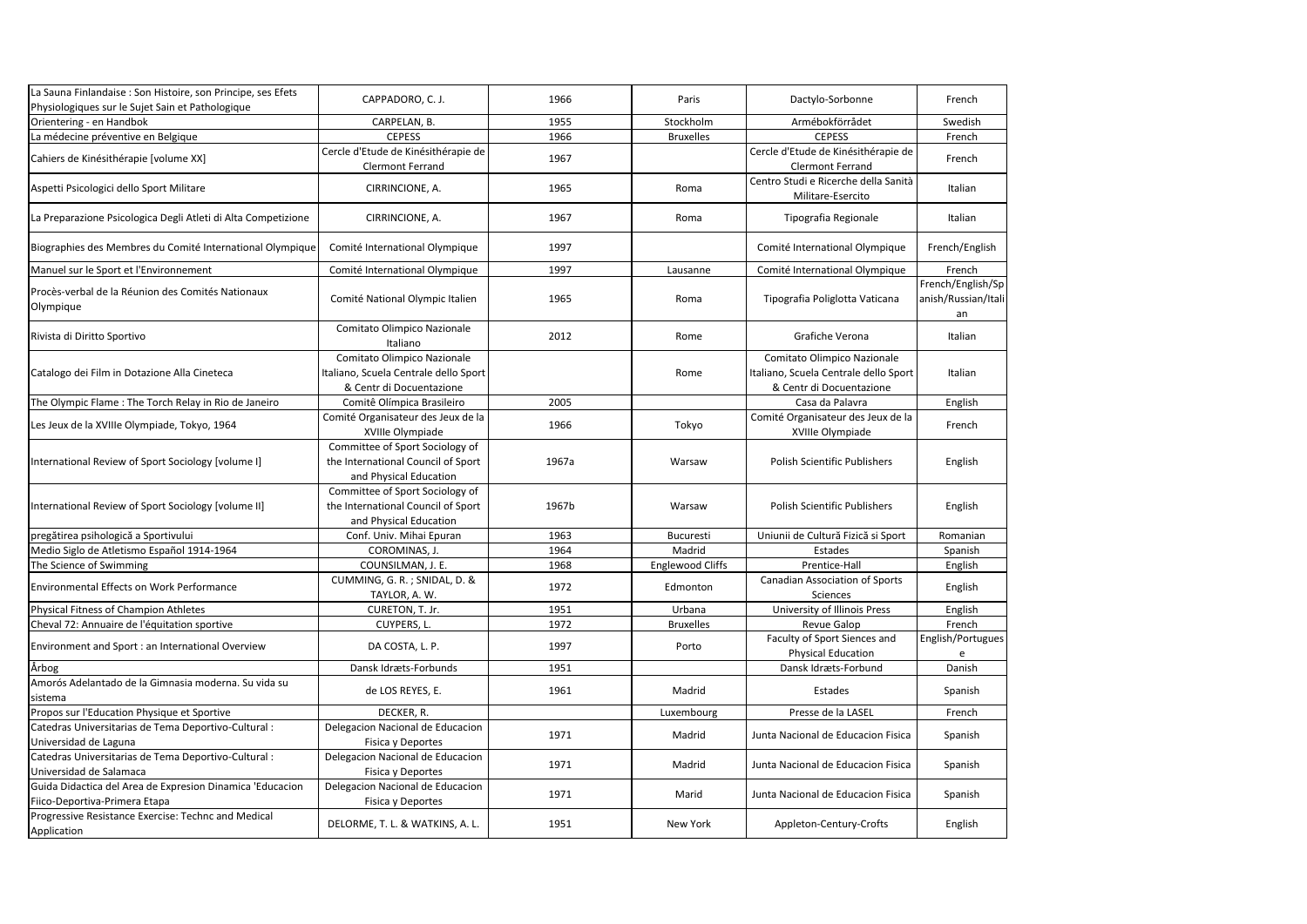| Weltgeschichte des Sports und der Leibeserziehung<br>DIEM, C.<br>1960<br>Stuttgart<br>Cotta<br>German<br>DIEM, L.<br>¿Quien es capaz de?<br>1955<br><b>Bueno Aires</b><br><b>Editorial Paidós</b><br>Spanish<br>Le Pentathlon Militaire<br><b>DILLEN</b><br>French<br>The Dixonary of Athletic Trainig<br>Indiana University<br>English<br>DIXON, D.<br>1956<br>The Dunlop P.E. Handbook (an A-Z of Physical Education)<br>1971<br>Dunlop<br>London<br>Dunlop<br>Engish<br>EISENBERG, C.; LANFRANCHI, P.;<br>2004<br>FIFA 1904-2004 : 100 Jahre Weltfussball<br>Verlag Die Werkstatt<br>Göttingen<br>German<br>MASON, T. & WAHL, A.<br>European Co-operation for the<br>1975<br>English/French<br>The role of Television in promoting the practice of sports<br>Developement of Sport for All<br>La Solidarité Olympique du Comité<br>1976<br>Aspects Fondamentaux de l'Entrainement de la Lutte<br>F.I.L.A.<br>Lausanne<br>French<br>International Olympique<br>FABRE, R.; MERKLEN, L. &<br>Biologie appliquée à l'éducation physique et controle médical<br>1948<br>Paris<br>J.-B. Baillière & Fils<br>French<br>CHAILLEY-BERT, P.<br>FALIZE, J. L.<br>1968<br>Sport et Education<br>ICSPE, ICHPER, FIMS & UNESCO<br>French<br>Mexico<br>Bestuur voor de Lichameijke<br>1966<br>Opvoeding, de Sport en het<br>FAUCONNIER, L.<br><b>Brussel</b><br>Dutch<br>De Moderne Training<br>Openluchtleven<br>Fédération des Entreprises de<br>Fédération des Entreprises de<br>1973<br>French<br>La Présence économique belge dans le monde<br>Belgique<br>Belgique<br>Federazione Italiana Cronometristi<br>1964<br>Ars Nova<br>Italian<br>Manuale del Cronometrista<br>Roma<br><b>Baloncesto Autentico</b><br>FENOLL, F. F.<br>1963<br>Escuela Nacional de Preparadores<br>Spanish<br>Madrid<br>Olimpiadi 776 a. C. - 1960 d. C.<br>FERRETTI, L.<br>1959<br>Italian<br>Milano<br>Garzanti<br>2000<br>Internal Regulations/Règlements Internes<br><b>FIBA</b><br>Munich<br><b>FIBA</b><br>English/French<br><b>FIFA</b><br>1979<br><b>FIFA</b><br><b>FIFA News</b><br>French<br><b>FIFA</b><br><b>FIFA News</b><br><b>FIFA</b><br>1981<br>French<br>Reglement für die Dopingkontrollen in den FIFA-<br><b>FIFA</b><br><b>FIFA</b><br>English<br>Zürich<br>Wettbewerben<br>FREUND, F. & CAMPIOTTI, F.<br>1961<br>Longanes & C.<br>Italian<br>Il Vero Sciatore<br>Milano<br>Swedish<br>Fysisk Träning Häfte 2, Stridsgymnastik<br>1955<br>Ändringstryek<br>Football: Technique - Jeu - Entraînement<br>1977<br>Éditions Amphora<br>French<br>GAREL, F.<br>Paris<br>Importance d'une gymnastique éducative dans le plan<br>moderne de l'éducation. Principes à la base de toute<br>Institut Supérieur en musique et<br>1958<br>sous-Lt. GILMARD, V.<br>Namur<br>French<br>méthode participant à l'éducation. Rélaxation neuro-<br>physique<br>musculaire<br>Costruzioni sportive<br>GIORGETTI, R.<br>1969<br>Tripi & Di Maria Arti Grafiche<br>Italian<br>Rome<br>Comissão Desportiva das Fôrças<br>GONCALVES, J. A.<br>1968<br>Pentaltlo Militar : Treinamento e Técnica (4x)<br>Rio de Janeiro<br>Portuguese<br>Armadas<br>GOUDE, R.; MAINGUY, M.;<br>Chamagne au Mont<br>MOULIN, A.; HÉTET, B.;<br>2010<br>Fédération française handisport<br>French<br>Vancouver Xes Jeux Paralympiques D'Hiver<br>d'Or<br>BACHIMONT, X. & CRUGNOLA, J.<br>Flying Finns: Story of the Great Tradition of Finnish Distance<br>HANNUS, M.<br>1990<br>jyväskylä<br>Tietosanoma<br>English<br>Running and Cross Country Skiing<br>Spierarbeid en Ethylalkohol : Een Experimentele Studie over<br>de Fysiologische Betekenis van Spierarbeid voor de<br>Stofwisselng van Ethylalkohol en de Invloed van een Kleine<br>1961<br>HEBBELINCK, M.<br>Arscia Uitgaven<br>Dutch<br><b>Brussel</b><br>Dosis Ethylalkohol op het Lichamelijke Prestatievermogen van<br>de Mens<br>HÉBERT, G.<br>La Culture Virile par l'Action Physique<br>1946<br>Librairie Vuibert<br>Paris<br>French<br>L'Education Physique. Virile et Morale par la Méthode<br>HÉBERT, G.<br>1936<br>Paris<br>Librairie Vuibert<br>French<br>Naturelle |  |  |  |
|------------------------------------------------------------------------------------------------------------------------------------------------------------------------------------------------------------------------------------------------------------------------------------------------------------------------------------------------------------------------------------------------------------------------------------------------------------------------------------------------------------------------------------------------------------------------------------------------------------------------------------------------------------------------------------------------------------------------------------------------------------------------------------------------------------------------------------------------------------------------------------------------------------------------------------------------------------------------------------------------------------------------------------------------------------------------------------------------------------------------------------------------------------------------------------------------------------------------------------------------------------------------------------------------------------------------------------------------------------------------------------------------------------------------------------------------------------------------------------------------------------------------------------------------------------------------------------------------------------------------------------------------------------------------------------------------------------------------------------------------------------------------------------------------------------------------------------------------------------------------------------------------------------------------------------------------------------------------------------------------------------------------------------------------------------------------------------------------------------------------------------------------------------------------------------------------------------------------------------------------------------------------------------------------------------------------------------------------------------------------------------------------------------------------------------------------------------------------------------------------------------------------------------------------------------------------------------------------------------------------------------------------------------------------------------------------------------------------------------------------------------------------------------------------------------------------------------------------------------------------------------------------------------------------------------------------------------------------------------------------------------------------------------------------------------------------------------------------------------------------------------------------------------------------------------------------------------------------------------------------------------------------------------------------------------------------------------------------------------------------------------------------------------------------------------------------------------------------------------------------------------------------------------------------------------------------------------------------------------------------------------------------------------------------------------------------------------------------------------------------------------------------------------------------------------------------------------------------------------------------------------------------------------------------------------------------------------------------------------------------------------------------------------------------------------------------------------------|--|--|--|
|                                                                                                                                                                                                                                                                                                                                                                                                                                                                                                                                                                                                                                                                                                                                                                                                                                                                                                                                                                                                                                                                                                                                                                                                                                                                                                                                                                                                                                                                                                                                                                                                                                                                                                                                                                                                                                                                                                                                                                                                                                                                                                                                                                                                                                                                                                                                                                                                                                                                                                                                                                                                                                                                                                                                                                                                                                                                                                                                                                                                                                                                                                                                                                                                                                                                                                                                                                                                                                                                                                                                                                                                                                                                                                                                                                                                                                                                                                                                                                                                                                                                                          |  |  |  |
|                                                                                                                                                                                                                                                                                                                                                                                                                                                                                                                                                                                                                                                                                                                                                                                                                                                                                                                                                                                                                                                                                                                                                                                                                                                                                                                                                                                                                                                                                                                                                                                                                                                                                                                                                                                                                                                                                                                                                                                                                                                                                                                                                                                                                                                                                                                                                                                                                                                                                                                                                                                                                                                                                                                                                                                                                                                                                                                                                                                                                                                                                                                                                                                                                                                                                                                                                                                                                                                                                                                                                                                                                                                                                                                                                                                                                                                                                                                                                                                                                                                                                          |  |  |  |
|                                                                                                                                                                                                                                                                                                                                                                                                                                                                                                                                                                                                                                                                                                                                                                                                                                                                                                                                                                                                                                                                                                                                                                                                                                                                                                                                                                                                                                                                                                                                                                                                                                                                                                                                                                                                                                                                                                                                                                                                                                                                                                                                                                                                                                                                                                                                                                                                                                                                                                                                                                                                                                                                                                                                                                                                                                                                                                                                                                                                                                                                                                                                                                                                                                                                                                                                                                                                                                                                                                                                                                                                                                                                                                                                                                                                                                                                                                                                                                                                                                                                                          |  |  |  |
|                                                                                                                                                                                                                                                                                                                                                                                                                                                                                                                                                                                                                                                                                                                                                                                                                                                                                                                                                                                                                                                                                                                                                                                                                                                                                                                                                                                                                                                                                                                                                                                                                                                                                                                                                                                                                                                                                                                                                                                                                                                                                                                                                                                                                                                                                                                                                                                                                                                                                                                                                                                                                                                                                                                                                                                                                                                                                                                                                                                                                                                                                                                                                                                                                                                                                                                                                                                                                                                                                                                                                                                                                                                                                                                                                                                                                                                                                                                                                                                                                                                                                          |  |  |  |
|                                                                                                                                                                                                                                                                                                                                                                                                                                                                                                                                                                                                                                                                                                                                                                                                                                                                                                                                                                                                                                                                                                                                                                                                                                                                                                                                                                                                                                                                                                                                                                                                                                                                                                                                                                                                                                                                                                                                                                                                                                                                                                                                                                                                                                                                                                                                                                                                                                                                                                                                                                                                                                                                                                                                                                                                                                                                                                                                                                                                                                                                                                                                                                                                                                                                                                                                                                                                                                                                                                                                                                                                                                                                                                                                                                                                                                                                                                                                                                                                                                                                                          |  |  |  |
|                                                                                                                                                                                                                                                                                                                                                                                                                                                                                                                                                                                                                                                                                                                                                                                                                                                                                                                                                                                                                                                                                                                                                                                                                                                                                                                                                                                                                                                                                                                                                                                                                                                                                                                                                                                                                                                                                                                                                                                                                                                                                                                                                                                                                                                                                                                                                                                                                                                                                                                                                                                                                                                                                                                                                                                                                                                                                                                                                                                                                                                                                                                                                                                                                                                                                                                                                                                                                                                                                                                                                                                                                                                                                                                                                                                                                                                                                                                                                                                                                                                                                          |  |  |  |
|                                                                                                                                                                                                                                                                                                                                                                                                                                                                                                                                                                                                                                                                                                                                                                                                                                                                                                                                                                                                                                                                                                                                                                                                                                                                                                                                                                                                                                                                                                                                                                                                                                                                                                                                                                                                                                                                                                                                                                                                                                                                                                                                                                                                                                                                                                                                                                                                                                                                                                                                                                                                                                                                                                                                                                                                                                                                                                                                                                                                                                                                                                                                                                                                                                                                                                                                                                                                                                                                                                                                                                                                                                                                                                                                                                                                                                                                                                                                                                                                                                                                                          |  |  |  |
|                                                                                                                                                                                                                                                                                                                                                                                                                                                                                                                                                                                                                                                                                                                                                                                                                                                                                                                                                                                                                                                                                                                                                                                                                                                                                                                                                                                                                                                                                                                                                                                                                                                                                                                                                                                                                                                                                                                                                                                                                                                                                                                                                                                                                                                                                                                                                                                                                                                                                                                                                                                                                                                                                                                                                                                                                                                                                                                                                                                                                                                                                                                                                                                                                                                                                                                                                                                                                                                                                                                                                                                                                                                                                                                                                                                                                                                                                                                                                                                                                                                                                          |  |  |  |
|                                                                                                                                                                                                                                                                                                                                                                                                                                                                                                                                                                                                                                                                                                                                                                                                                                                                                                                                                                                                                                                                                                                                                                                                                                                                                                                                                                                                                                                                                                                                                                                                                                                                                                                                                                                                                                                                                                                                                                                                                                                                                                                                                                                                                                                                                                                                                                                                                                                                                                                                                                                                                                                                                                                                                                                                                                                                                                                                                                                                                                                                                                                                                                                                                                                                                                                                                                                                                                                                                                                                                                                                                                                                                                                                                                                                                                                                                                                                                                                                                                                                                          |  |  |  |
|                                                                                                                                                                                                                                                                                                                                                                                                                                                                                                                                                                                                                                                                                                                                                                                                                                                                                                                                                                                                                                                                                                                                                                                                                                                                                                                                                                                                                                                                                                                                                                                                                                                                                                                                                                                                                                                                                                                                                                                                                                                                                                                                                                                                                                                                                                                                                                                                                                                                                                                                                                                                                                                                                                                                                                                                                                                                                                                                                                                                                                                                                                                                                                                                                                                                                                                                                                                                                                                                                                                                                                                                                                                                                                                                                                                                                                                                                                                                                                                                                                                                                          |  |  |  |
|                                                                                                                                                                                                                                                                                                                                                                                                                                                                                                                                                                                                                                                                                                                                                                                                                                                                                                                                                                                                                                                                                                                                                                                                                                                                                                                                                                                                                                                                                                                                                                                                                                                                                                                                                                                                                                                                                                                                                                                                                                                                                                                                                                                                                                                                                                                                                                                                                                                                                                                                                                                                                                                                                                                                                                                                                                                                                                                                                                                                                                                                                                                                                                                                                                                                                                                                                                                                                                                                                                                                                                                                                                                                                                                                                                                                                                                                                                                                                                                                                                                                                          |  |  |  |
|                                                                                                                                                                                                                                                                                                                                                                                                                                                                                                                                                                                                                                                                                                                                                                                                                                                                                                                                                                                                                                                                                                                                                                                                                                                                                                                                                                                                                                                                                                                                                                                                                                                                                                                                                                                                                                                                                                                                                                                                                                                                                                                                                                                                                                                                                                                                                                                                                                                                                                                                                                                                                                                                                                                                                                                                                                                                                                                                                                                                                                                                                                                                                                                                                                                                                                                                                                                                                                                                                                                                                                                                                                                                                                                                                                                                                                                                                                                                                                                                                                                                                          |  |  |  |
|                                                                                                                                                                                                                                                                                                                                                                                                                                                                                                                                                                                                                                                                                                                                                                                                                                                                                                                                                                                                                                                                                                                                                                                                                                                                                                                                                                                                                                                                                                                                                                                                                                                                                                                                                                                                                                                                                                                                                                                                                                                                                                                                                                                                                                                                                                                                                                                                                                                                                                                                                                                                                                                                                                                                                                                                                                                                                                                                                                                                                                                                                                                                                                                                                                                                                                                                                                                                                                                                                                                                                                                                                                                                                                                                                                                                                                                                                                                                                                                                                                                                                          |  |  |  |
|                                                                                                                                                                                                                                                                                                                                                                                                                                                                                                                                                                                                                                                                                                                                                                                                                                                                                                                                                                                                                                                                                                                                                                                                                                                                                                                                                                                                                                                                                                                                                                                                                                                                                                                                                                                                                                                                                                                                                                                                                                                                                                                                                                                                                                                                                                                                                                                                                                                                                                                                                                                                                                                                                                                                                                                                                                                                                                                                                                                                                                                                                                                                                                                                                                                                                                                                                                                                                                                                                                                                                                                                                                                                                                                                                                                                                                                                                                                                                                                                                                                                                          |  |  |  |
|                                                                                                                                                                                                                                                                                                                                                                                                                                                                                                                                                                                                                                                                                                                                                                                                                                                                                                                                                                                                                                                                                                                                                                                                                                                                                                                                                                                                                                                                                                                                                                                                                                                                                                                                                                                                                                                                                                                                                                                                                                                                                                                                                                                                                                                                                                                                                                                                                                                                                                                                                                                                                                                                                                                                                                                                                                                                                                                                                                                                                                                                                                                                                                                                                                                                                                                                                                                                                                                                                                                                                                                                                                                                                                                                                                                                                                                                                                                                                                                                                                                                                          |  |  |  |
|                                                                                                                                                                                                                                                                                                                                                                                                                                                                                                                                                                                                                                                                                                                                                                                                                                                                                                                                                                                                                                                                                                                                                                                                                                                                                                                                                                                                                                                                                                                                                                                                                                                                                                                                                                                                                                                                                                                                                                                                                                                                                                                                                                                                                                                                                                                                                                                                                                                                                                                                                                                                                                                                                                                                                                                                                                                                                                                                                                                                                                                                                                                                                                                                                                                                                                                                                                                                                                                                                                                                                                                                                                                                                                                                                                                                                                                                                                                                                                                                                                                                                          |  |  |  |
|                                                                                                                                                                                                                                                                                                                                                                                                                                                                                                                                                                                                                                                                                                                                                                                                                                                                                                                                                                                                                                                                                                                                                                                                                                                                                                                                                                                                                                                                                                                                                                                                                                                                                                                                                                                                                                                                                                                                                                                                                                                                                                                                                                                                                                                                                                                                                                                                                                                                                                                                                                                                                                                                                                                                                                                                                                                                                                                                                                                                                                                                                                                                                                                                                                                                                                                                                                                                                                                                                                                                                                                                                                                                                                                                                                                                                                                                                                                                                                                                                                                                                          |  |  |  |
|                                                                                                                                                                                                                                                                                                                                                                                                                                                                                                                                                                                                                                                                                                                                                                                                                                                                                                                                                                                                                                                                                                                                                                                                                                                                                                                                                                                                                                                                                                                                                                                                                                                                                                                                                                                                                                                                                                                                                                                                                                                                                                                                                                                                                                                                                                                                                                                                                                                                                                                                                                                                                                                                                                                                                                                                                                                                                                                                                                                                                                                                                                                                                                                                                                                                                                                                                                                                                                                                                                                                                                                                                                                                                                                                                                                                                                                                                                                                                                                                                                                                                          |  |  |  |
|                                                                                                                                                                                                                                                                                                                                                                                                                                                                                                                                                                                                                                                                                                                                                                                                                                                                                                                                                                                                                                                                                                                                                                                                                                                                                                                                                                                                                                                                                                                                                                                                                                                                                                                                                                                                                                                                                                                                                                                                                                                                                                                                                                                                                                                                                                                                                                                                                                                                                                                                                                                                                                                                                                                                                                                                                                                                                                                                                                                                                                                                                                                                                                                                                                                                                                                                                                                                                                                                                                                                                                                                                                                                                                                                                                                                                                                                                                                                                                                                                                                                                          |  |  |  |
|                                                                                                                                                                                                                                                                                                                                                                                                                                                                                                                                                                                                                                                                                                                                                                                                                                                                                                                                                                                                                                                                                                                                                                                                                                                                                                                                                                                                                                                                                                                                                                                                                                                                                                                                                                                                                                                                                                                                                                                                                                                                                                                                                                                                                                                                                                                                                                                                                                                                                                                                                                                                                                                                                                                                                                                                                                                                                                                                                                                                                                                                                                                                                                                                                                                                                                                                                                                                                                                                                                                                                                                                                                                                                                                                                                                                                                                                                                                                                                                                                                                                                          |  |  |  |
|                                                                                                                                                                                                                                                                                                                                                                                                                                                                                                                                                                                                                                                                                                                                                                                                                                                                                                                                                                                                                                                                                                                                                                                                                                                                                                                                                                                                                                                                                                                                                                                                                                                                                                                                                                                                                                                                                                                                                                                                                                                                                                                                                                                                                                                                                                                                                                                                                                                                                                                                                                                                                                                                                                                                                                                                                                                                                                                                                                                                                                                                                                                                                                                                                                                                                                                                                                                                                                                                                                                                                                                                                                                                                                                                                                                                                                                                                                                                                                                                                                                                                          |  |  |  |
|                                                                                                                                                                                                                                                                                                                                                                                                                                                                                                                                                                                                                                                                                                                                                                                                                                                                                                                                                                                                                                                                                                                                                                                                                                                                                                                                                                                                                                                                                                                                                                                                                                                                                                                                                                                                                                                                                                                                                                                                                                                                                                                                                                                                                                                                                                                                                                                                                                                                                                                                                                                                                                                                                                                                                                                                                                                                                                                                                                                                                                                                                                                                                                                                                                                                                                                                                                                                                                                                                                                                                                                                                                                                                                                                                                                                                                                                                                                                                                                                                                                                                          |  |  |  |
|                                                                                                                                                                                                                                                                                                                                                                                                                                                                                                                                                                                                                                                                                                                                                                                                                                                                                                                                                                                                                                                                                                                                                                                                                                                                                                                                                                                                                                                                                                                                                                                                                                                                                                                                                                                                                                                                                                                                                                                                                                                                                                                                                                                                                                                                                                                                                                                                                                                                                                                                                                                                                                                                                                                                                                                                                                                                                                                                                                                                                                                                                                                                                                                                                                                                                                                                                                                                                                                                                                                                                                                                                                                                                                                                                                                                                                                                                                                                                                                                                                                                                          |  |  |  |
|                                                                                                                                                                                                                                                                                                                                                                                                                                                                                                                                                                                                                                                                                                                                                                                                                                                                                                                                                                                                                                                                                                                                                                                                                                                                                                                                                                                                                                                                                                                                                                                                                                                                                                                                                                                                                                                                                                                                                                                                                                                                                                                                                                                                                                                                                                                                                                                                                                                                                                                                                                                                                                                                                                                                                                                                                                                                                                                                                                                                                                                                                                                                                                                                                                                                                                                                                                                                                                                                                                                                                                                                                                                                                                                                                                                                                                                                                                                                                                                                                                                                                          |  |  |  |
|                                                                                                                                                                                                                                                                                                                                                                                                                                                                                                                                                                                                                                                                                                                                                                                                                                                                                                                                                                                                                                                                                                                                                                                                                                                                                                                                                                                                                                                                                                                                                                                                                                                                                                                                                                                                                                                                                                                                                                                                                                                                                                                                                                                                                                                                                                                                                                                                                                                                                                                                                                                                                                                                                                                                                                                                                                                                                                                                                                                                                                                                                                                                                                                                                                                                                                                                                                                                                                                                                                                                                                                                                                                                                                                                                                                                                                                                                                                                                                                                                                                                                          |  |  |  |
|                                                                                                                                                                                                                                                                                                                                                                                                                                                                                                                                                                                                                                                                                                                                                                                                                                                                                                                                                                                                                                                                                                                                                                                                                                                                                                                                                                                                                                                                                                                                                                                                                                                                                                                                                                                                                                                                                                                                                                                                                                                                                                                                                                                                                                                                                                                                                                                                                                                                                                                                                                                                                                                                                                                                                                                                                                                                                                                                                                                                                                                                                                                                                                                                                                                                                                                                                                                                                                                                                                                                                                                                                                                                                                                                                                                                                                                                                                                                                                                                                                                                                          |  |  |  |
|                                                                                                                                                                                                                                                                                                                                                                                                                                                                                                                                                                                                                                                                                                                                                                                                                                                                                                                                                                                                                                                                                                                                                                                                                                                                                                                                                                                                                                                                                                                                                                                                                                                                                                                                                                                                                                                                                                                                                                                                                                                                                                                                                                                                                                                                                                                                                                                                                                                                                                                                                                                                                                                                                                                                                                                                                                                                                                                                                                                                                                                                                                                                                                                                                                                                                                                                                                                                                                                                                                                                                                                                                                                                                                                                                                                                                                                                                                                                                                                                                                                                                          |  |  |  |
|                                                                                                                                                                                                                                                                                                                                                                                                                                                                                                                                                                                                                                                                                                                                                                                                                                                                                                                                                                                                                                                                                                                                                                                                                                                                                                                                                                                                                                                                                                                                                                                                                                                                                                                                                                                                                                                                                                                                                                                                                                                                                                                                                                                                                                                                                                                                                                                                                                                                                                                                                                                                                                                                                                                                                                                                                                                                                                                                                                                                                                                                                                                                                                                                                                                                                                                                                                                                                                                                                                                                                                                                                                                                                                                                                                                                                                                                                                                                                                                                                                                                                          |  |  |  |
|                                                                                                                                                                                                                                                                                                                                                                                                                                                                                                                                                                                                                                                                                                                                                                                                                                                                                                                                                                                                                                                                                                                                                                                                                                                                                                                                                                                                                                                                                                                                                                                                                                                                                                                                                                                                                                                                                                                                                                                                                                                                                                                                                                                                                                                                                                                                                                                                                                                                                                                                                                                                                                                                                                                                                                                                                                                                                                                                                                                                                                                                                                                                                                                                                                                                                                                                                                                                                                                                                                                                                                                                                                                                                                                                                                                                                                                                                                                                                                                                                                                                                          |  |  |  |
|                                                                                                                                                                                                                                                                                                                                                                                                                                                                                                                                                                                                                                                                                                                                                                                                                                                                                                                                                                                                                                                                                                                                                                                                                                                                                                                                                                                                                                                                                                                                                                                                                                                                                                                                                                                                                                                                                                                                                                                                                                                                                                                                                                                                                                                                                                                                                                                                                                                                                                                                                                                                                                                                                                                                                                                                                                                                                                                                                                                                                                                                                                                                                                                                                                                                                                                                                                                                                                                                                                                                                                                                                                                                                                                                                                                                                                                                                                                                                                                                                                                                                          |  |  |  |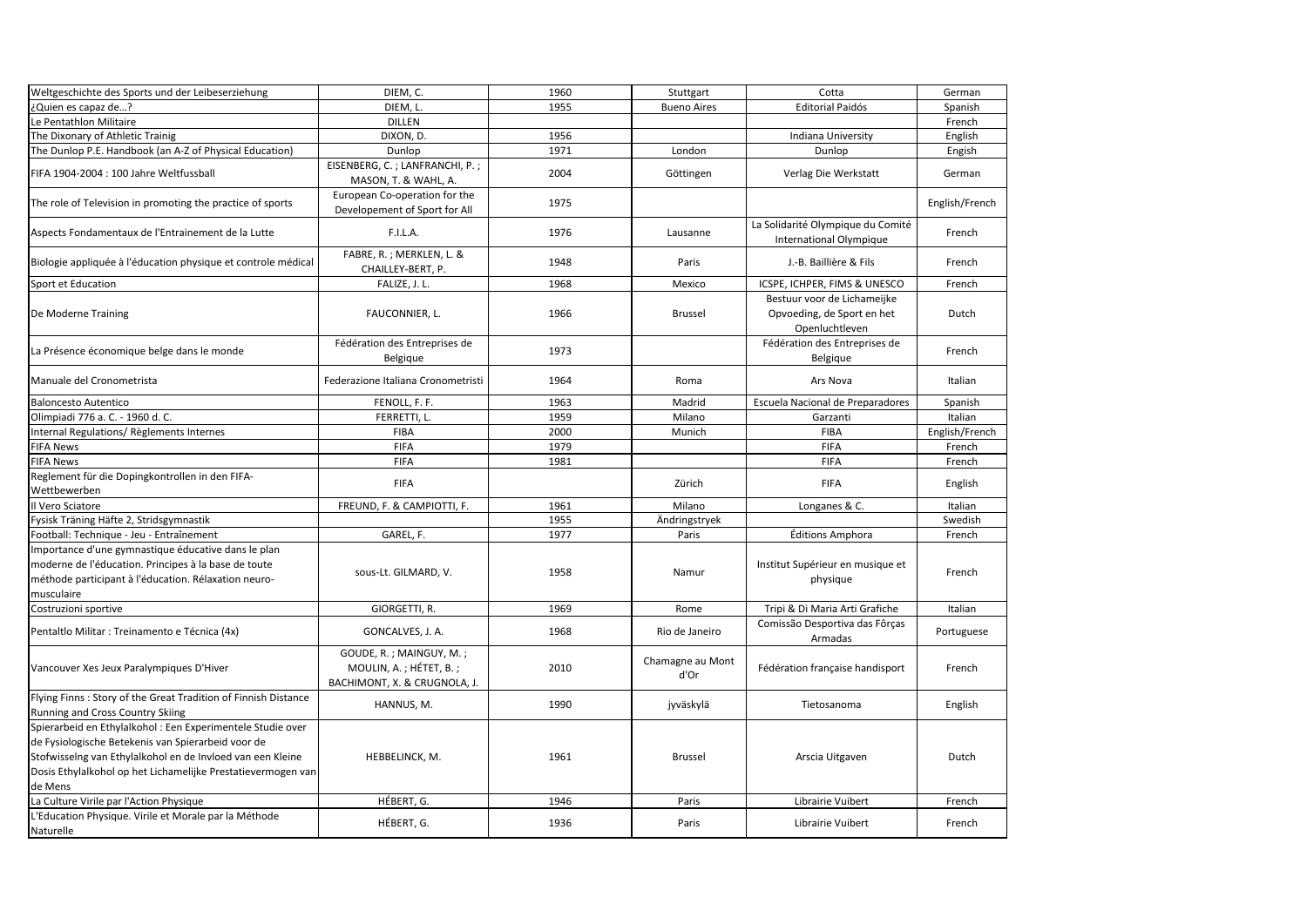| Le Code de la Force                                                                                                   | HÉBERT, G.                                                              | 1947  | Paris           | Librairie Vuibert                                                              | French         |
|-----------------------------------------------------------------------------------------------------------------------|-------------------------------------------------------------------------|-------|-----------------|--------------------------------------------------------------------------------|----------------|
| Modern Pentathlon                                                                                                     | HEGEDUS, F.                                                             | 1968  | <b>Budapest</b> | Corvina                                                                        | English        |
| Praktische Sportmedizin: Sportäztlische Untersuchungen und                                                            |                                                                         |       |                 |                                                                                |                |
| Beratungen                                                                                                            | HEISS, F.                                                               | 1960  | Stuttgart       | <b>Ferdinand Enke Verlag</b>                                                   | German         |
| Sauna Finlandaise et Poële Helo                                                                                       | HELO, F.                                                                | 1966  | Hanko           | Polival                                                                        | French         |
| Biomechanik sportlicher Bewegungen                                                                                    | HOCHMUTH, G.                                                            | 1971  | Berlin          | Sportverlag Berlin                                                             | German         |
| <b>Fitnes Training Methods</b>                                                                                        | HOWELL, M. L. & MORFORD, W. R.                                          |       | Toronto         | C.A.H.P.E.R.                                                                   | English        |
| The Contribution of Sport to the Construction of Modern<br>Africa                                                     | <b>ICSPE</b>                                                            | 1971  | Rabat           | <b>ICSPE</b>                                                                   | English        |
| Lexique anglais/français des sports olympiques, jeux d'été/<br>English/french lexicon of olympic sports, summer games | <b>INSEP</b>                                                            | 1995  | Paris           | <b>INSEP</b>                                                                   | French/English |
| Actas del Congeso Mundial de Educacion Fisica y Deportiva                                                             | Instituto Nacional de Educacion<br>Fisica y Deportes                    | 1968  | Madrid          | Instituto Nacional de Educacion<br>Fisica y Deportes                           | Spanish        |
| Citius Altius Fortius [volume IX]                                                                                     | Instituto Nacional de Educcion<br>Fisica y Deportes                     | 1967  | Madrid          | Ruan                                                                           | Spanish        |
| Citius Altius Fortius [volume XIII]                                                                                   | Instituto Nacional de Educcion<br>Fisica y Deportes                     | 1971  | Madrid          | Ruan                                                                           | Spanish        |
| International Badminton Newsletter                                                                                    |                                                                         |       |                 |                                                                                | English        |
| Sport and Leisure: Practical Methods and Forms of<br>Organisation                                                     | Internatioal Council of Sport and<br><b>Physical Education</b>          | 1964  | Stuttgart       | Verlag Karl Hofmann Schorndorf                                                 | English        |
| <b>Official Handbook</b>                                                                                              | International Amater Athletic<br>Federation                             | 1957  | London          | Inernational Amateur Athletic<br>Federation                                    | English        |
| Olympic Charter                                                                                                       | <b>International Olympic Committee</b>                                  | 1997  | Lausanne        | International Olympic Committee                                                | English        |
| Scientific Journal of Orienteering                                                                                    | <b>International Orienteering</b><br><b>Federation Scientific Group</b> | 1997  | Radiokatu       | International Orienteerig Federation<br>Scientific Group                       | English        |
| 5th Congress                                                                                                          | International Track and Field<br><b>Coaches Association</b>             | 1969  | Athens          | International Track and Field<br><b>Coaches Association</b>                    | English/French |
| Doping                                                                                                                | <b>IOC Medical Commission</b>                                           | 1972  | Lausanne        | <b>IOC Medical Commission</b>                                                  | English/French |
| Répertoire Olympique/ Olympic Directory                                                                               | IOC/CIO                                                                 | 1983  | Lausanne        | IOC/CIO                                                                        | English/French |
| Die Ernährung des Sportlers am Wettkampftage                                                                          | JAKOWLEW, N. N.                                                         | 1956  | Berlin          | Sportverlag Berlin                                                             | German         |
| <b>Heart and Sport</b>                                                                                                | JOKL, E.                                                                | 1964  | Illinois        | Charles C Thomas                                                               | English        |
| Nutrition, Exercise and Body Composition                                                                              | JOKL, E.                                                                | 1964  | Illinois        | Charles C Thomas                                                               | English        |
| The Scope of Exercise in Rehabilitation                                                                               | JOKL. E.                                                                | 1964  | Illinois        | Charles C Thomas                                                               | English        |
| The Physiological Basis of Athletic Records                                                                           | JOKL, E. & JOKL, P.                                                     | 1968  | Springfield     | Charles C Thomas                                                               | English        |
| Sports in the Cultural Pattern of the World: a Study of the<br>Olympic Games 1952 at Helsinki                         | JOKL, E.; KARVONEN, M. J.;<br>KIHLBERG, J.; KOSKELA, A. &<br>NORO, L.   | 1952  | Helsinki        | Institue of Occupational Health                                                | English        |
| International Research in Sport and Physical Education                                                                | JOKL, E. & SIMON, E.                                                    | 1964  | Springfield     | Charles C Thomas                                                               | English        |
| Juegos atléticos iberoamericanos                                                                                      |                                                                         | 1962  | Madrid          | Artes Gráficas Ibarra                                                          | Spanish        |
| Urheilun Pikku Jättiläinen                                                                                            | JUKOLA, M.                                                              | 1958  | Helsinki        | Werner Söderström                                                              | Finnish        |
| Medicine and Sport: Exercise and Altitude [volume I]                                                                  | KARGER, S.                                                              | 1968a | Basel           | Research Committee International<br>Council of Sport and Physical<br>Education | English        |
| Medicine and Sport: Biomechanics [volume II]                                                                          | KARGER, S.                                                              | 1968b | Basel           | Research Committee International<br>Council of Sport and Physical<br>Education | English        |
| Medicine and Sport: Biochemistry of Exercise [volume III]                                                             | KARGER, S.                                                              | 1969  | Basel           | Research Committee International<br>Council of Sport and Physical<br>Education | English        |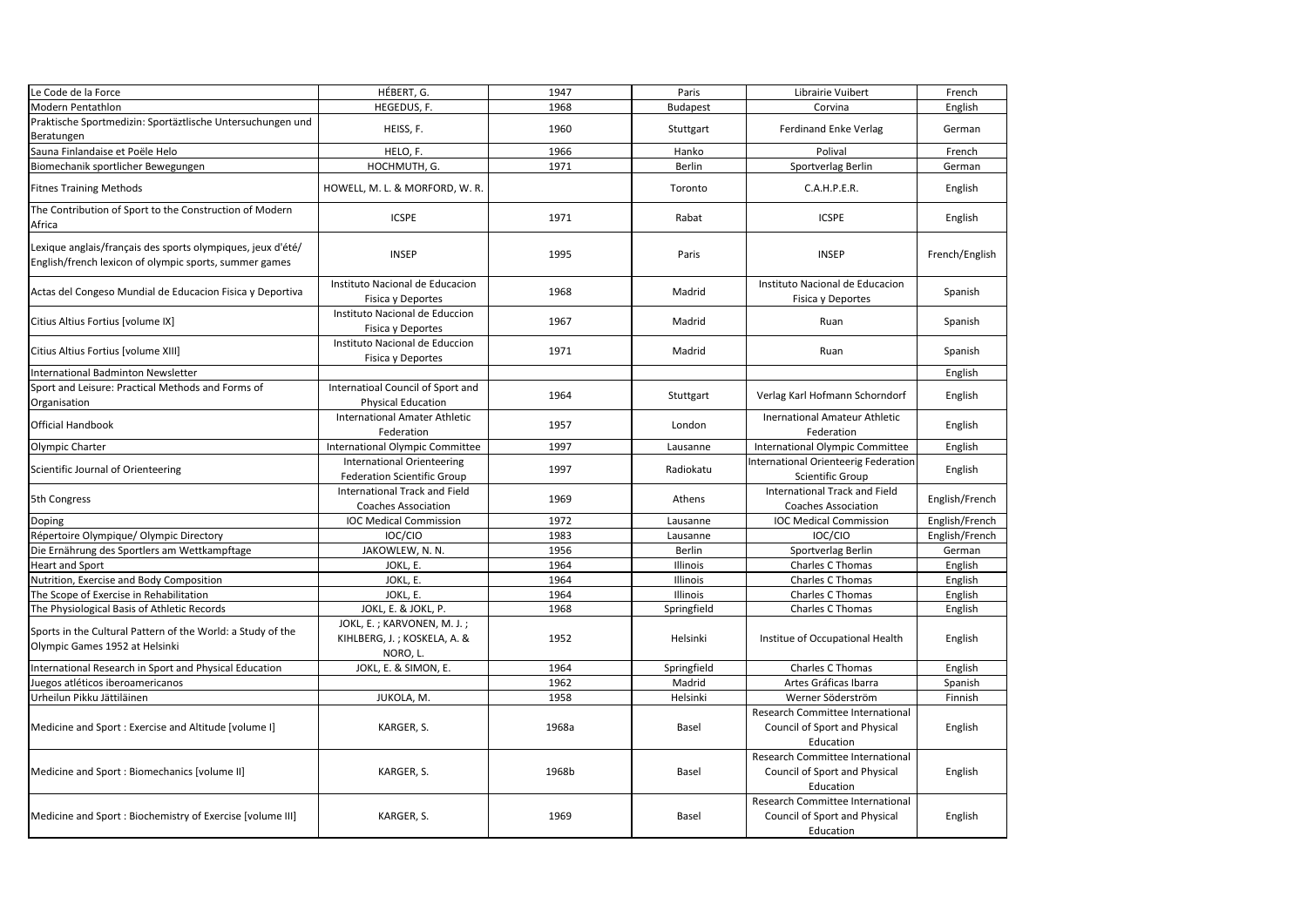| Medicine and Sport: Physical Activity and Aging [volume IV]                 | KARGER, S.                                   | 1970  | Basel            | Research Committee International<br>Council of Sport and Physical<br>Education | English        |
|-----------------------------------------------------------------------------|----------------------------------------------|-------|------------------|--------------------------------------------------------------------------------|----------------|
| Das Zour Khaneh : Altpersische Stätte zur Körperertüchtigung<br>(4x)        | KAZEMAINI, K. & DIEM, L.                     |       |                  | Deutsche Sporthochschule Köln                                                  | German/English |
| Kinanthropologie [volume I]                                                 |                                              | 1969  | Liège            |                                                                                | French         |
| Facts About Korea                                                           | Korean Overseas Information<br>Service       | 1984  | Seoul            | Korean Overseas Information<br>Service                                         | English        |
| Schnelltests für den praktischen Arzt und das klinische<br>Labratorium      | KUTTER, D.                                   | 1967  | Wienen           | Urban & Schwarzenberg                                                          | German         |
| Le Sport Ouvrier en Belgique                                                | LALEMAND, L.                                 | 1961  | <b>Bruxelles</b> | Centrale Gymnique et Sportive<br>Ouvrière de Belgique                          | French         |
| L'Allimentation et la Vie [volume LI] (2x)                                  |                                              | 1963  | Paris            | Bulletin de la Société Scientifque<br>d'Hygiène Alimentaire                    | French         |
| De Clausura de los XI Juegos Deportivos                                     | Las Fuerzas Armadas y La Policia<br>Nacional | 1980  | Santo Domingo    | Las Fuerzas Armadas y La Policia<br>Nacional                                   | Spanish        |
| De Inauguracion de los XII Juegos Deportivos                                | Las Fuerzas Armadas y La Policia<br>Nacional | 1981  | Santo Domingo    | Las Fuerzas Armadas y La Policia<br>Nacional                                   | Spanish        |
| Santé d'abord ! (2x)                                                        | LEGROS, J.                                   |       | <b>Bruxelles</b> | Université de Bruxelles                                                        | French         |
| Boletim do instituto Nacional de Educação física                            | LEITAO, J. A.                                | 1962  | Cruz Quebrada    | <b>Estadio Nacional</b>                                                        | Portuguese     |
| Guinea Ecuatorial: La democratura nguemista sin cambios                     | LLINIGER-GOUMAZ, M.                          |       | Madrid           | Claves Para el Futuro                                                          | Spanish        |
| <b>Medical Aspects of Amateur Boxing</b>                                    | London Amateur Boxing<br>Association         | 1959  | London           | London Amateur Boxing Association                                              | English        |
| 1982 Formula One Technical Information Service                              | Longines-Olivetti                            | 1982  |                  | Longines-Olivetti                                                              | English        |
| Medicina dello Sport (2x)                                                   | LUCHERINI, T. & CERVINI, C.                  | 1960  | Roma             | Societá Editrice Universo                                                      | Italian        |
| Le Comité International Olympique et l'Afrique du Sud                       | MBAYE, K.                                    | 1995  |                  | Comité International Olympique                                                 | French         |
| Medicina Sportiva [volume I]                                                |                                              | 1997  |                  |                                                                                | Polish         |
| Levantamiento de Peso                                                       | MEDVEDEV, A.                                 | 1962  | Habana           | Imprenta Nacional de Cuba                                                      | Spanish        |
| Athlétisme [volume II] (2x)                                                 | Ministère de la défense nationale            | 1953  |                  | Ministère de la défense nationale                                              | French         |
| Entraînement physique militaire [volume I] (2x)                             | Ministère de la défense nationale            | 1954  |                  | Ministère de la défense nationale                                              | French         |
| Les Techniques [vollume III] (2x)                                           | Ministère de la défense nationale            | 1954  |                  | Ministère de la défense nationale                                              | French         |
| Entraînement physique de base [volume II]                                   | Ministère de la défense nationale            | 1955a |                  | Ministère de la défense nationale                                              | French         |
| Entraînement physique de combat [volume IV]                                 | Ministère de la défense nationale            | 1955b |                  | Ministère de la défense nationale                                              | French         |
| Memento de l'entrainement Physique Militaire (2x)                           | Ministère des Armées                         | 1949  |                  | Ministère des Armées                                                           | French         |
| Règlement d'entrainement physique militaire                                 | Ministère des Armées                         | 1960  | Paris            | Charles-Lavauzelle & Cie                                                       | French         |
| Athletiek [Volume II]                                                       | Ministerie van landsverdediging              | 1954  |                  | Ministerie van landsverdediging                                                | Dutch          |
| De Lichamelijke Basistraining                                               | Ministerie van landsverdediging              | 1954  |                  | Ministerie van landsverdediging                                                | Dutch          |
| De militaire lichamelijke training [volume I]                               | Ministerie van landsverdediging              | 1954  |                  | Ministerie van landsverdediging                                                | Dutch          |
| De technieken [volume III]                                                  | Ministerie van landsverdediging              | 1954  |                  | Ministerie van landsverdediging                                                | Dutch          |
| Lichamelijke gevechtstraining [volume IV]                                   | Ministerie van landsverdediging              | 1954d |                  | Ministerie van landsverdediging                                                | Dutch          |
| Sportgeneeskundige begrippen, improvatie van het materieel<br>[volume V-VI] | Ministerie van landsverdediging              | 1954e |                  | Ministerie van landsverdediging                                                | Dutch          |
| Dukla Between the Millennia                                                 | Ministry of Defense of the Czech<br>Republic | 2003  | Prague           | Ministry of Defense of the Czech<br>Republic                                   | English        |
| 24 heures du mans 1994                                                      | MOITY, C. & TEISSEDRE, J. M.                 | 1994  | <b>Bruxelles</b> | <b>IHM</b>                                                                     | French         |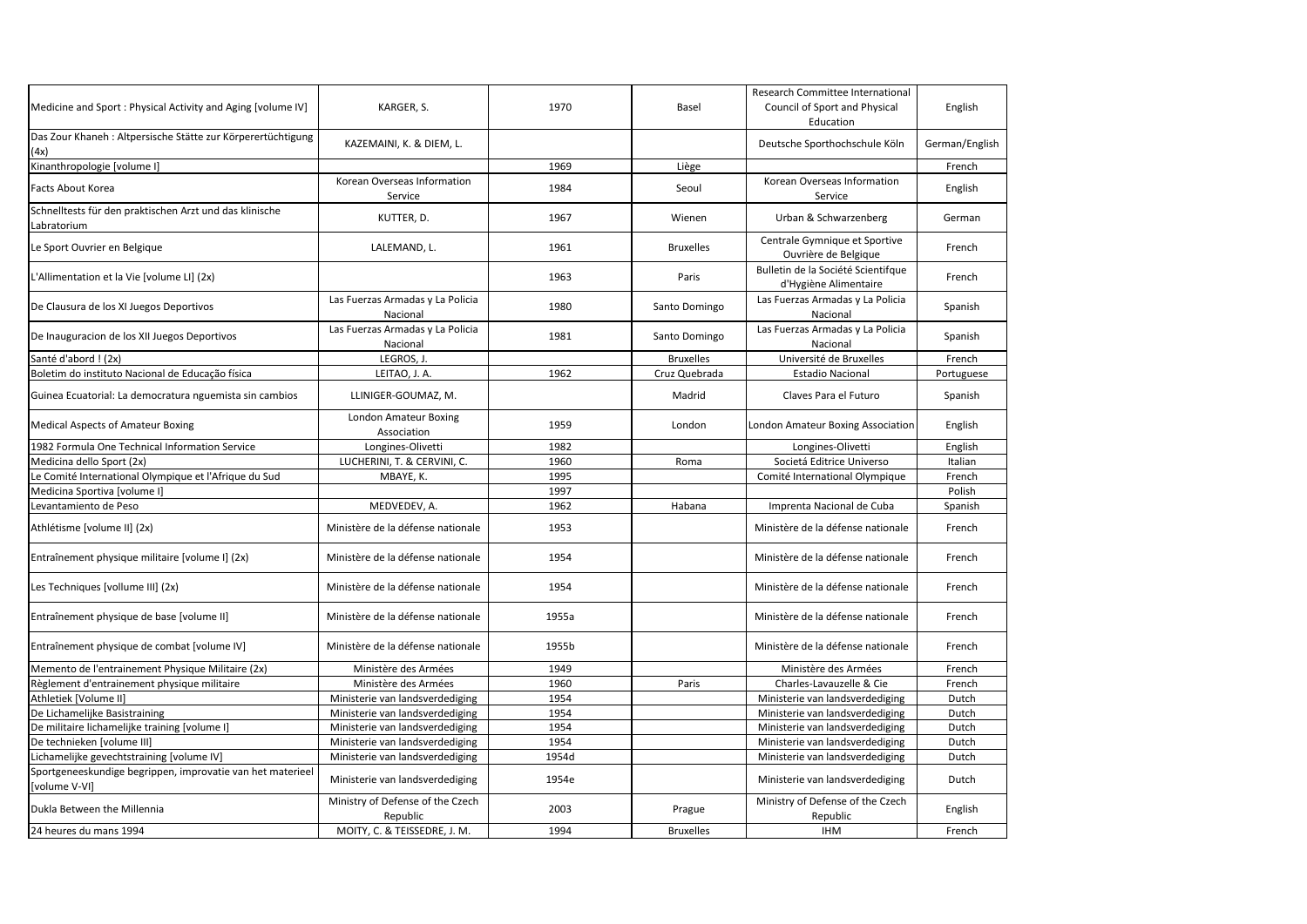| El Entrenamiento Total : Entrenamiento de Fuerza [volume II]                              | MOLLET, R.                                                                                                                                                                       | 1964      | Madrid                | Comité Olímpico Español                                                                | Spanish   |
|-------------------------------------------------------------------------------------------|----------------------------------------------------------------------------------------------------------------------------------------------------------------------------------|-----------|-----------------------|----------------------------------------------------------------------------------------|-----------|
| El Entrenamiento Total : Entrenamiento al aire libre [volume                              | MOLLET, R.                                                                                                                                                                       | 1965      | Madrid                | Comité Olímpico Español                                                                | Spanish   |
| Chaque Semaine 2 Heures de Santé (3x)                                                     | MOLLET, R.                                                                                                                                                                       |           |                       |                                                                                        | French    |
| Mondo, in the World                                                                       |                                                                                                                                                                                  |           |                       |                                                                                        | English   |
| I Krajowe Sympozjum Biometeorologii Sportu                                                | Monografie, Podręczniki, Skrypty<br>Wyzszej Szkoly Wychowania<br>Fizycznego w Poznaniu                                                                                           | 1964      | Poznań                | Monografie, Podręczniki, Skrypty<br>Wyzszej Szkoly Wychowania<br>Fizycznego w Poznaniu | Polish    |
| III Seminarium "Teoria Wyniku Sportowego" ("Wiek a wynik<br>sportowy")                    | Monografie, Podręczniki, Skrypty<br>Wyzszej Szkoly Wychowania<br>Fizycznego w Poznaniu                                                                                           | 1968      | Poznań                | Monografie, Podręczniki, Skrypty<br>Wyzszej Szkoly Wychowania<br>Fizycznego w Poznaniu | Polish    |
| Zeszyt Naukowy z Materialami Międzyuczelnianej Konferencji<br>Szkól Wychowania Fizycznego | Monografie, Podręczniki, Skrypty<br>Wyzszej Szkoly Wychowania<br>Fizycznego w Poznaniu                                                                                           | 1972      | Poznań                | Monografie, Podręczniki, Skrypty<br>Wyzszej Szkoly Wychowania<br>Fizycznego w Poznaniu | Polish    |
| IV Sympozjon "Rola Rytmów Biologicznych w Wychowaniu<br>Fizycznym i Sporcie"              | Monografie, Podręczniki, Skrypty<br>Wyzszej Szkoly Wychowania<br>Fizycznego w Poznaniu                                                                                           | 1973      | Poznań                | Monografie, Podręczniki, Skrypty<br>Wyzszej Szkoly Wychowania<br>Fizycznego w Poznaniu | Polish    |
| Studia Nad Dziejami Kultury Fizycznej XIX/XX Wieku                                        | Monografie, Podręczniki, Skrypty<br>Wyzszej Szkoly Wychowania<br>Fizycznego w Poznaniu                                                                                           | 1973      | Poznań                | Monografie, Podręczniki, Skrypty<br>Wyzszej Szkoly Wychowania<br>Fizycznego w Poznaniu | Polish    |
| Scientific Basis of Athletic Training                                                     | MOREHOUSE, L. E. & RASH, P.                                                                                                                                                      | 1958      | London                | W. B. Saunders Company                                                                 | English   |
| Sports Medecine for Trainers                                                              | MOREHOUSE, L. E. & RASH, P.                                                                                                                                                      | 1963      | London                | W. B. Saunders Company                                                                 | English   |
| Historia de la Natación Española                                                          | MORERA, J.                                                                                                                                                                       | 1962      | Madrid                | Estades                                                                                | Spanish   |
| Sport 70                                                                                  | Nederlandse Sport Federatie<br>(NSF), Nederlandse Katholieke<br>Sportfederatie<br>(NKS), Nederlandse Culturele<br>Sportbond (NCS), Nederlandse<br>Christelijke Sport Unie (NCSU) |           | Leiden                | Uitgeverij Meander                                                                     | Dutch     |
| Modernes Training weltbester Mittel- und Langstreckler                                    | NETT, T.                                                                                                                                                                         | 1966      | Berlin                | Verlag Bartels & Wernitz                                                               | German    |
| Leichtathletisches Muskeltraining: Kraft- und<br>Dehnungsübungen                          | NETT, T.                                                                                                                                                                         |           | Berlin                | Verlag Bartels & Wernitz                                                               | German    |
| Kraftübungen zur Kondtionsarbeit                                                          | NETT, T. & JONATH, U.                                                                                                                                                            | 1960      | Berlin                | Verlag Bartels & Wernitz                                                               | German    |
| Completed Research in Phisical Education 1968-1969                                        | Offcie of Physical Education, United<br><b>States Corps of Cadets</b>                                                                                                            | 1968-1969 | West Point - New York | Offcie of Physical Education, United<br><b>States Corps of Cadets</b>                  | English   |
| Norsk Idrett                                                                              | Organ for Norges Idrettsforbund                                                                                                                                                  | 1957      |                       | Organ for Norges Idrettsforbund                                                        | Norwegian |
| Sports Division Report of the Universiade '95 Fukuoka                                     | Organizing Committee for the<br>Unversiade '95 Fukuoka                                                                                                                           | 1995      | Fukuoka               | Organizing Committee for the<br>Unversiade '95 Fukuoka                                 | English   |
| Doping and Professional Football                                                          | OTTANI, G.                                                                                                                                                                       | 1961      | Milano                | F.I.F.C.                                                                               | English   |
| Le Pentathlon Aéronautique International Militaire en Images<br>(2x)                      | PETIT, E.                                                                                                                                                                        |           |                       |                                                                                        | French    |
| Fyisisk Träning Häfte 1, Konditionsträning och<br>Konditionstestning                      | PEYRON, G.                                                                                                                                                                       | 1964      | Sundbyberg            | Offset                                                                                 | Swedish   |
| Metody treningu psychofizycznego w formacjach obronnych                                   | Polish Scientific Physical Education<br><b>Association Military Section</b>                                                                                                      | 1998      | Warszawa              | Drukarnia WLOP                                                                         | Polish    |
| Vigor: A Complete Exercise Plan for Boys 12 to 18 (2x)                                    | President's Counsil on Physical<br>Fitness                                                                                                                                       | 1964      | Washington            | President's Counsil on Physical<br>Fitness                                             | English   |
| Physical Fitness Elements in Recreation: Suggestions for<br><b>Community Programs</b>     | President's Counsil on Physical<br>Fitness                                                                                                                                       | 1967      |                       | President's Counsil on Physical<br>Fitness                                             | English   |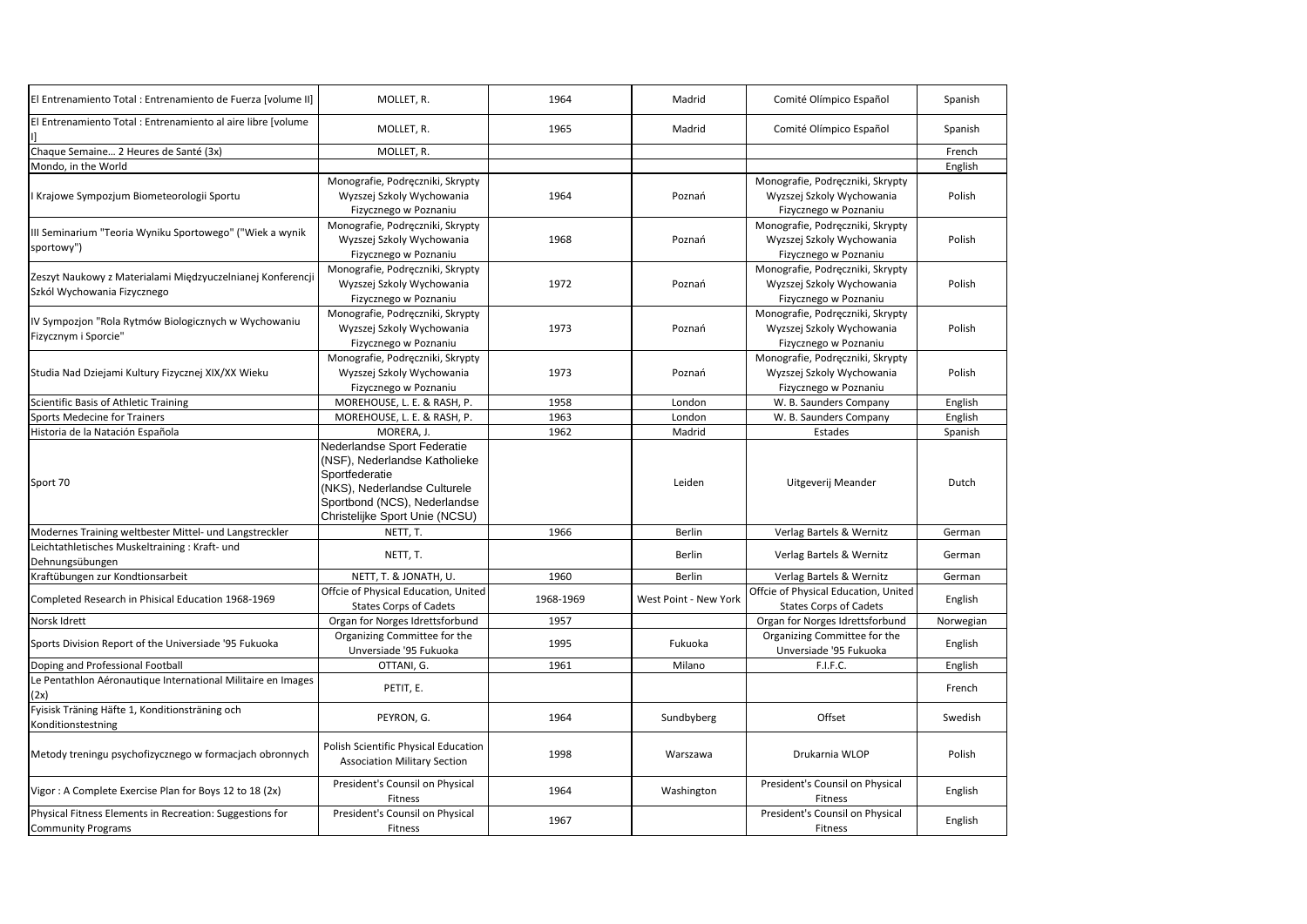| China's Contemporary Sports                                                                   | Press Cmmission of the Chinese<br><b>Olympic Committee</b>       | 1981 |                   | Press Commission of the Chinese<br>Olympic Committee                                                                                           | English/Mandarin |
|-----------------------------------------------------------------------------------------------|------------------------------------------------------------------|------|-------------------|------------------------------------------------------------------------------------------------------------------------------------------------|------------------|
| Dizionario dello Sport e dei Giochi Sportivi [volume I]                                       | PRETTI, B.; LAZZERO, R. & POGGIO,<br>Т.                          | 1953 | Milano            | Giuseppe Sormani                                                                                                                               | Italian          |
| Dizionario dello Sport e dei Giochi Sportivi [volumell]                                       | PRETTI, B.; LAZZERO, R. & POGGIO,<br>Т.                          | 1954 | Milano            | Giuseppe Sormani                                                                                                                               | Italian          |
| Nachwuchsleistungsgruppenprogramm                                                             | RADDE, K.; FROHNER, B. &<br>SAURER, E.                           | 1969 |                   | Deutscher Sportverband Volleyball                                                                                                              | German           |
| Recherches Internationales à la Lumière du Marxisme: Sport<br>et Education Physique           |                                                                  | 1965 | Paris             | Nouvelle Critique                                                                                                                              | French           |
| Pentathlon                                                                                    | Roberti, R.                                                      |      | Milano            | Sperling & Kupfer                                                                                                                              | Italian          |
| Näin Juostaan Voittoihin Ja Ennätyksiin : Juoksujen Taktiikka<br>Ja Vauhdinjako               | RÖMPÖTTI, K.                                                     | 1973 | Helsinki          | Porvoo                                                                                                                                         | Finnish          |
| Conținutul și metodologia formării sportive contemporane                                      | SAFTOIU, N.                                                      | 1967 | Craiova           | Editura Uniunii de Cultură Fizică și<br>Sport                                                                                                  | Romanian         |
| 42195 Along the Blue Line                                                                     | SAMIOS, S.                                                       | 2010 | Athens            | Grey Images                                                                                                                                    | English/Greek    |
| Håndbok for Instruksjonsarbeidet                                                              | SANDVIK, H.                                                      | 1947 |                   | Norges Idrettsforbund                                                                                                                          | Norwegian        |
| Norsk Skiinstruksjon                                                                          | SANDVIK, H.                                                      | 1963 | Oslo              | Foreningen til ski-idrettens fremme,<br>barnas skifond landsnemnda for<br>skoleidrett norges skiforbund i<br>samarbeid med den norske skiskole | Norwegian        |
| Studi sulla acclimatazione degli atleti italiani a cittá del<br>messico                       | SCANO, A. & VENERANDO, A.                                        | 1968 | Roma              | <b>CONI</b>                                                                                                                                    | Italian          |
| Das neue Hobby Sportbuch: Fit sein - vorn sein. Alles über<br>Heimtraining und Spitzensport   | SCHIMDT-HILDEBRANDT. B.:<br>WOLFBAUER, O. & LAAN, W.             | 1968 | Stuttgart         | <b>EHAPA</b>                                                                                                                                   | German           |
| Turnen für Mutter und Kind                                                                    | SCHLEGEL, H.                                                     | 1966 | Frankfurt am Main | Celle                                                                                                                                          | German           |
| Revista Militar Brasileia : Centenárioda Guerra entre a Tríplice<br>Aliança e o Paraguai (2x) | Secretaria do ministério da guerra                               | 1965 | Rio de Janeiro    | Imprensa do Exército                                                                                                                           | Portuguese       |
| Revista Militar Brasileira I Semana do Exercito Edição<br>Comemorativa                        | Secretaria do ministério da guerra                               | 1965 | Rio de Janeiro    | Imprensa do Exército                                                                                                                           | Portuguese       |
| Sport et Médecine : Compte-Rendu du Colloque International                                    | Secretariat d'Etat à la Jeunesse et<br>aux Sports                | 1964 | Vichy             | Art L. R.                                                                                                                                      | French           |
| Der Verein: Standort Aufgabe Funktion in Sport und<br>Gesellschaft                            | SEEHASE, G.                                                      | 1966 | Struttgart        | Olympischer Sport-Verlag                                                                                                                       | German           |
| Le grand livre des Jeux Olympique Montréal 1976                                               | SEIDLER, E.                                                      | 1976 | Künzelsau         | Calmann-Lévy                                                                                                                                   | French           |
| An Atlas of Anatomy for Artists                                                               | SCHIDER, F.                                                      | 1947 | New York          | <b>Dover Publications</b>                                                                                                                      | English          |
| Sports in Japan                                                                               |                                                                  | 1965 |                   | Japan Amateur Sports Association                                                                                                               | English          |
| <b>Exercise and Fitness</b>                                                                   | STALEY, S. C.; CURETON, T. K.;<br>HUELSTER, L. J. & BARRY, A. J. | 1959 | Illinois          | The University of Illinois College of<br>Physical education & The Athletic<br>Institute                                                        | English          |
| La Tchécoslovaquie: historique, politique, économique et<br>culturelle                        | Synthèses                                                        | 1962 | <b>Bruxelles</b>  | Synthèses                                                                                                                                      | French           |
| Anora sull respirazione arificiale maunale                                                    | TATARELLI, G.                                                    | 1956 |                   | ministero della Difesa-Marina                                                                                                                  | Italian          |
| Note sulla medicina sportiva militare                                                         | TATARELLI, G.                                                    | 1957 |                   | Ministero della Difesa-Marina                                                                                                                  | Italian          |
| 40 ans, L'Age d'Or                                                                            | TAYLOR, E.                                                       | 1965 | Paris             | Les Ecrits de France                                                                                                                           | French           |
| The Sports Council, a Review 1966-1969                                                        | The Sports Council                                               | 1969 |                   | The Sports Council                                                                                                                             | Enlglish         |
| Taekwondo                                                                                     | The World Taekwondo Federation                                   | 1981 |                   | World Taekwondo Federation                                                                                                                     | English          |